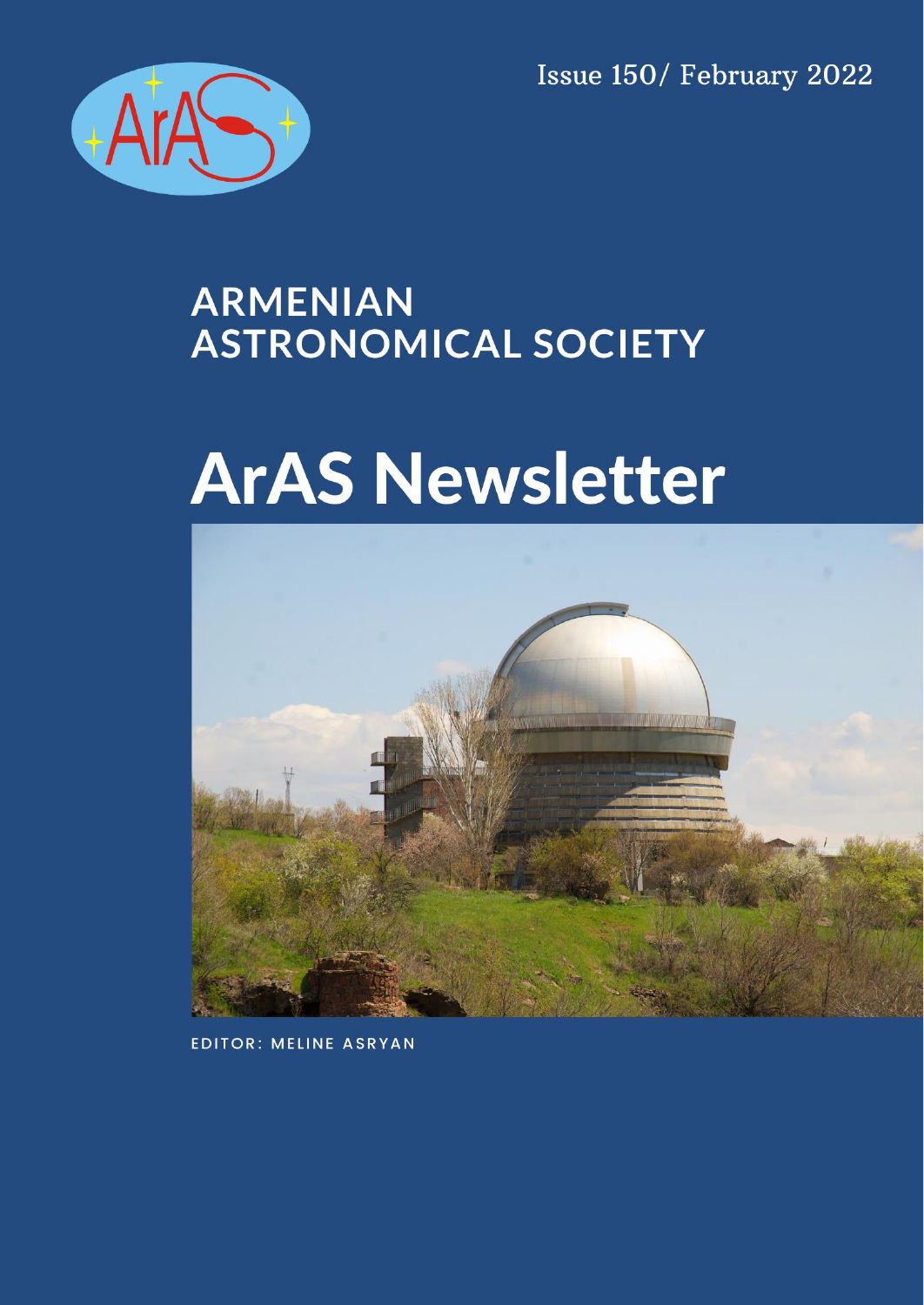# **CONTENTS**

| <b>Local News</b>                                                   |                |
|---------------------------------------------------------------------|----------------|
| Camp for Physics Students at the Byurakan Astrophysical Observatory | $\overline{2}$ |
| <b>Anniversaries</b>                                                |                |
| Artashes Petrosian's 70th Anniversary                               | 3              |
| <b>International News</b>                                           |                |
| Levon Pogosian; Winner of Buchalter Cosmology Prize 2021            | $\overline{4}$ |
| <b>Obituaries</b>                                                   |                |
| Astronomer Armen Gyulbudaghian Passed Away                          |                |
| <b>Astronomer Norair Melikian Passed Away</b>                       | 6              |
|                                                                     |                |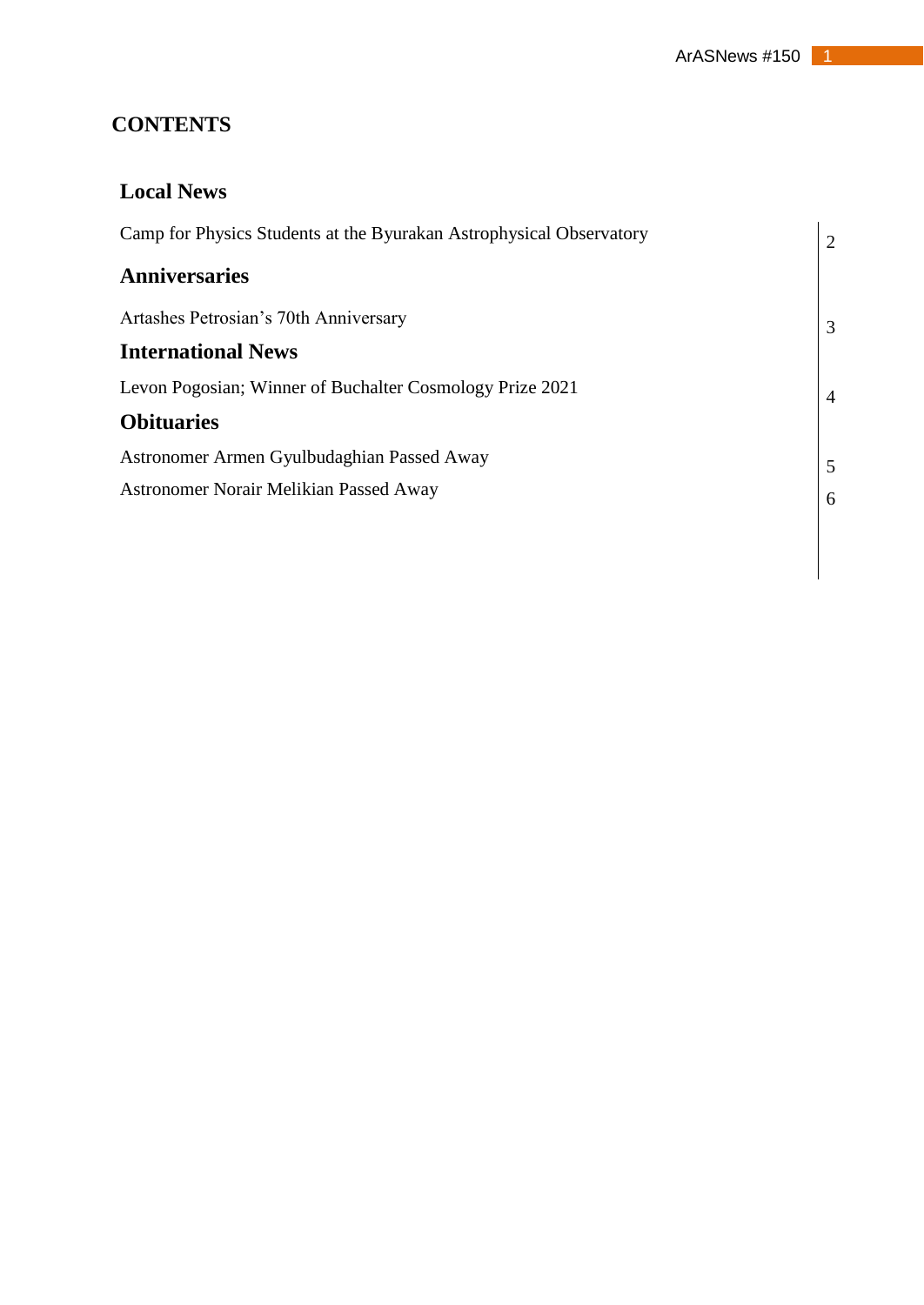# **LOCAL NEWS**

#### **Camp for Physics Students at the Byurakan Astrophysical Observatory**



Areg Mickaelian lecturing for the students. BAO

On 26-27 February, the Byurakan Astrophysical Observatory (BAO) together with the Student Scientific Society of the YSU Faculty of Physics organized a two-day camp at BAO for students.

The camp was dedicated to the "Mathematical problems in astronomy. Direct and Inverse Problems" and was intended for the YSU first and second-year students who had basic knowledge of physics and mathematical analysis.

During those two days, the students had the opportunity to attend the lectures by BAO astronomers.

Among the lecturers where Areg Mickaelian, Director of BAO, Haik Harutyunyan, Deputy Director of BAO, Hovhannes Pikichyan, Senior Research Associate, Arthur Nikoghossian, Principle Research Associate, Gagik Ter-Kazarian, Principle Research Associate, Ararat Yeghikyan, Principle Research Associate and Ruben Andreasyan, Senior Research Associate. We hope that such meetings will be the students' first step towards the world of Astronomy and science in general.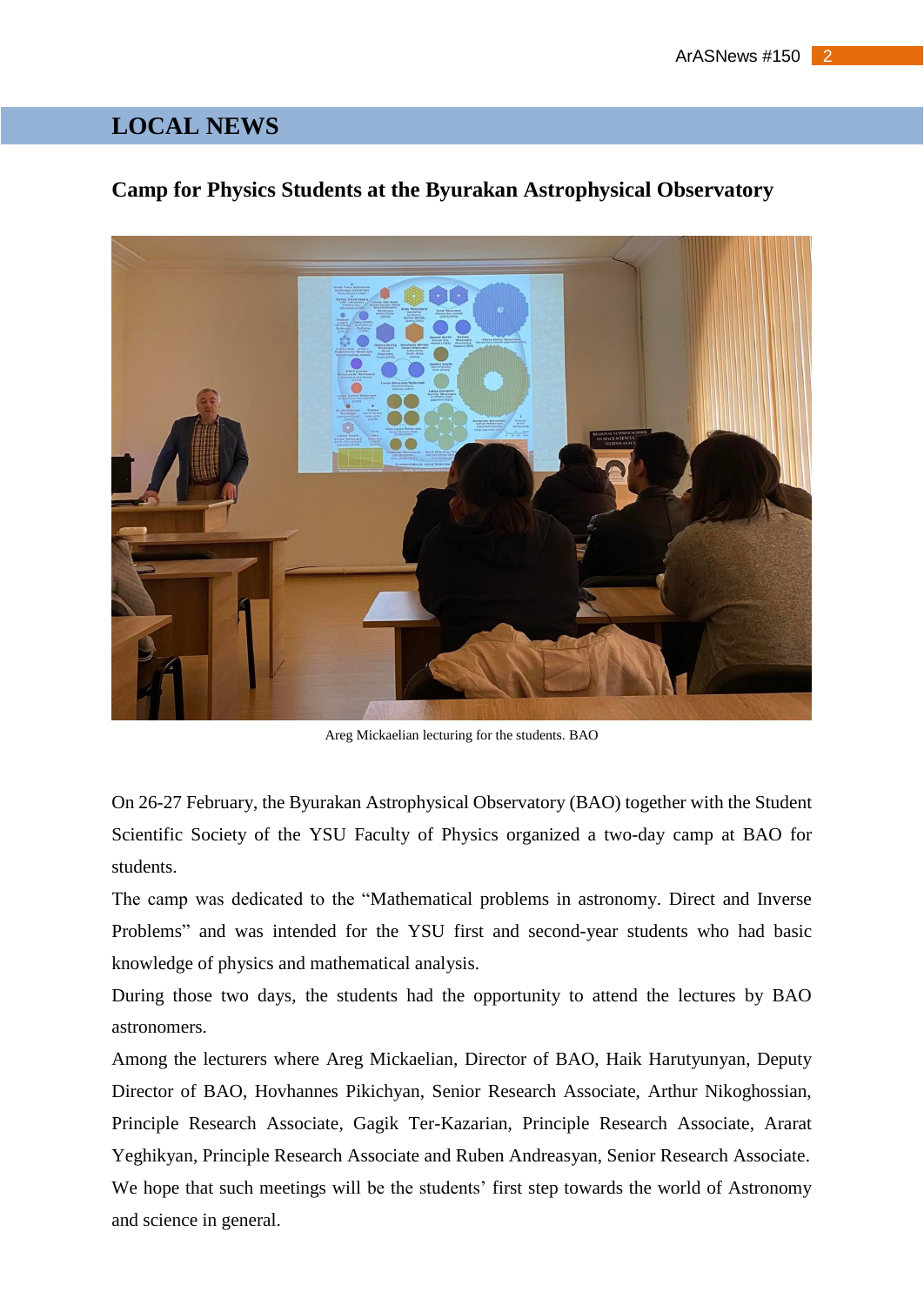## **ANNIVERSARIES**

#### **Artashes Petrosian's 70th Anniversary**



Artashes Petrosian

On 16 February, Dr. Artashes Petrosian celebrated his  $60<sup>th</sup>$ anniversary.

Artashes Petrosian was born on 16 February, 1952 in Yerevan. He graduated from the Department of Astrophysics of the Yerevan State University (YSU) in 1974 and immediately started working at BAO. He took his PhD degree in 1981.

In 1986, Petrosian became the Head of a Research Group, and in 1999, a Leading Research Associate.

A. Petrosian was the Director of BAO in 1994-1999, and in 1996-1998 also the Minister of Education and Science of Armenia. He has been a lecturer at the Department of Astrophysics at YSU. He has headed a number of international projects as well as, M.Sc. and PhD theses on astrophysics.

Petrosian has worked in the astronomical centres of the USA, France, Italy, and some other countries, has accomplished observing programmes with BAO, Russian, French, USA, Indian and other telescopes, as well as space telescopes. In 1994-2000, he was the Coordinator of the French-Armenian collaboration in Astronomy (PICS and Jumelage).

A. Petrosian is a well-known specialist in different fields of extragalactic astronomy: AGNs, starburst (SB) galaxies, blue compact dwarf galaxies (BCDGs), extragalactic supernovae, etc. He has studied Markarian and Second Byurakan Survey (SBS) galaxies.

Petrosian is an author of 180 papers that were published in highly-ranked international journals and several electronic catalogs.

He is a member of IAU, EAS, EAAS, and ArAS (2002).

We congratulate Artashes Petrosian on his birthday and wish him good health.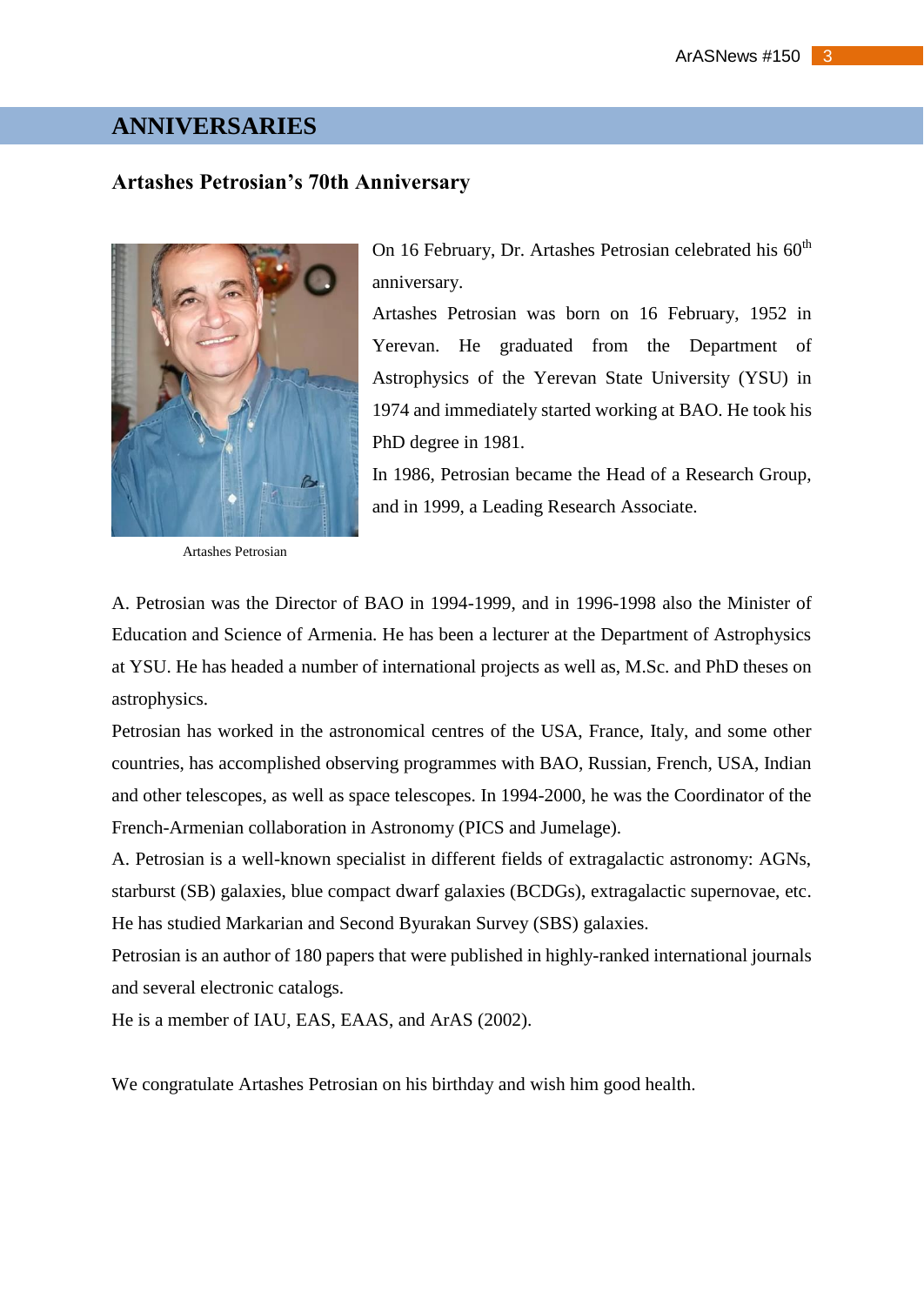# **INTERNATIONAL NEWS**

#### **Levon Pogosian; Winner of Buchalter Cosmology Prize 2021**

Levon Pogosian, Armenian physicist, Simon Fraser University (SFU) of Vancouver's Physics Professor was awarded the [2021 Buchalter Cosmology Prize.](http://www.buchaltercosmologyprize.org/#announcements)

Pogosian and his collaborator Karsten Jedamzik from the University of Montpellier will share the First Prize award for their research on relieving the Hubble tension with primordial magnetic fields.

*The Hubble tension* is one of cosmology's greatest puzzles that concerns the apparent



Levon Pogosian

difference in the Hubble constant, or how fast the universe is expanding today, determined using different types of observations. Pogosian and Jedamzik showed how accounting for magnetic fields in the early universe can help to reconcile the difference.

The award committee recognized their work as "a novel and original framework to naturally resolve the Hubble tension via additional baryon inhomogeneities induced by primordial magnetic fields, which if confirmed, would have significant impact on our understanding of the Universe and to future of cosmology."

#### Note

The Buchalter Cosmology Prize was established in 2014. It recognizes "ground-breaking theoretical, observational, or experimental work in cosmology that has the potential to produce a breakthrough advance in our understanding of the origin, structure, and evolution of the universe." This year's winners were announced by the American Astronomical Society.

Levon Pogosian graduated from Yerevan State University in Armenia and received his PhD from Case Western Reserve University in Cleveland, Ohio. He was a research fellow at Imperial College London, Tufts University and Syracuse University before taking on a faculty position at SFU, where he is now Professor of Physics. He is a theoretical cosmologist using the observable universe as a laboratory for testing the laws of nature. He is particularly interested in dark energy and modified gravity, cosmic magnetic fields, cosmic strings and other relics of the Big Bang.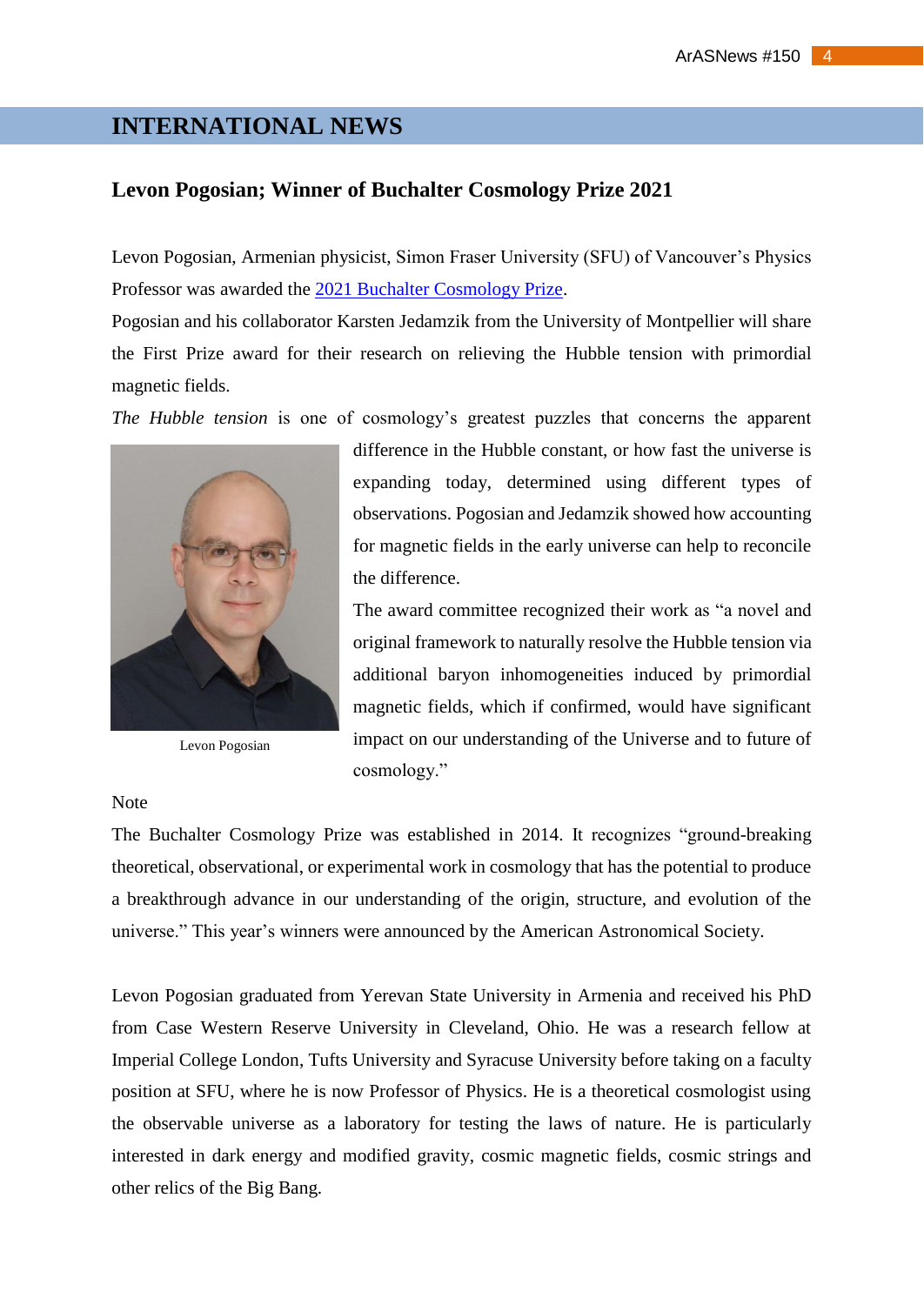### **OBITUARIES**

#### **Astronomer Armen Gyulbudaghian Passed Away**



Armen Gyulbudaghian

It is with great sadness that we announce to you the passing of Dr. Armen Gyulbudaghian, BAO Leading Research Associate.

Armen Gyulbudaghyan was born on December 18, 1948 in Yerevan.

In 1971, he graduated from the Department of Astrophysics of the Yerevan State University. From the same year he started working at the BAO.

In 1979 he received his PhD degree, and in 2000 the degree of Doctor of Science.

A. Gyulbudaghyan was a member of the International Astronomical Union (IAU), Scientific Council of BAO and Special Council of BAO. He was also a lecturer at the Department of Astrophysics, Yerevan State University (YSU)

His main research fields were young stellar objects, dark nebulae and globules.

A. Gyulbudaghyan authored more than 90 papers in peer-reviewed journals and proceedings of international meetings.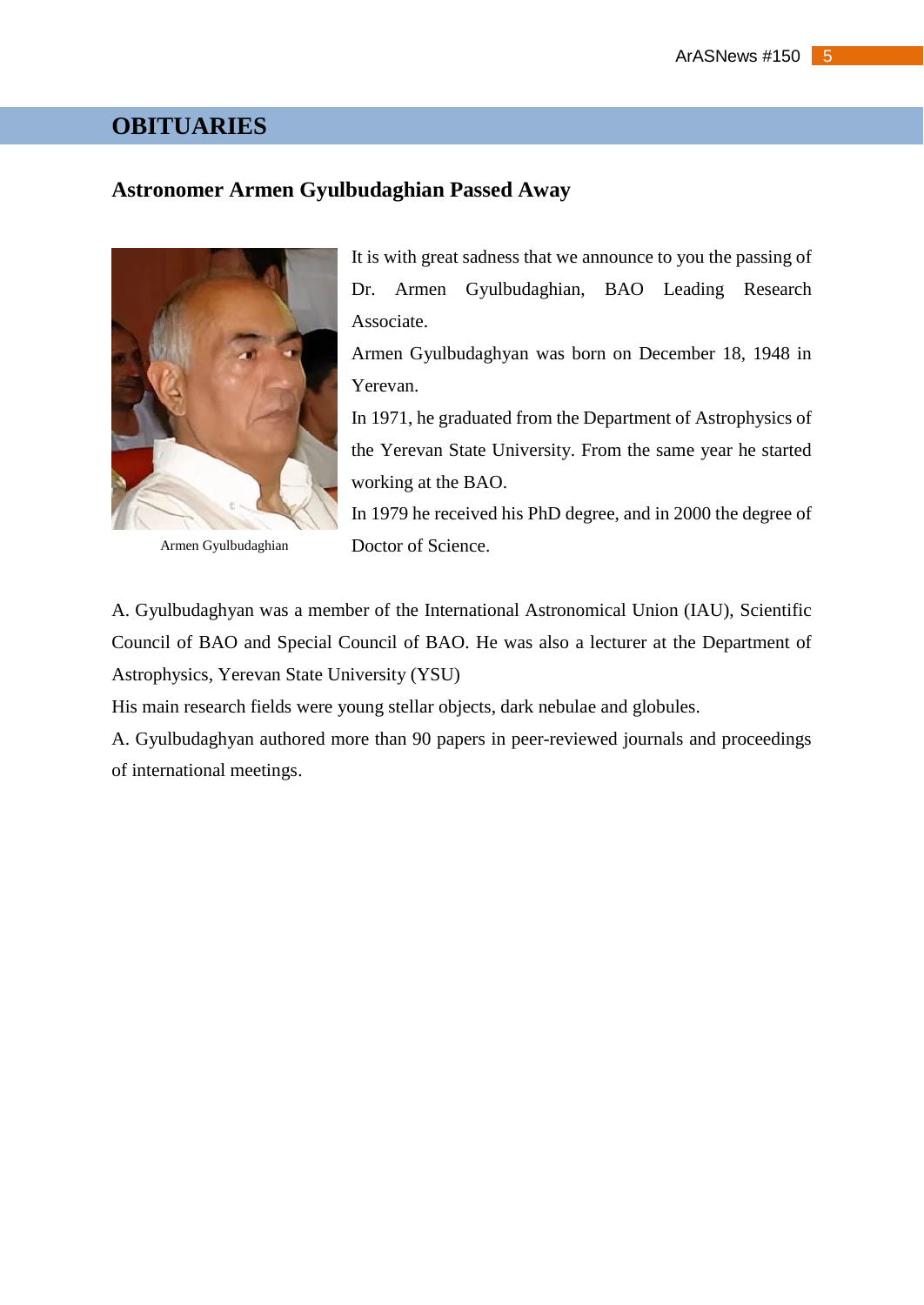#### **Astronomer Norair Melikian Passed Away**

It is with great sadness that we announce to you the passing of BAO Leading Research Associate Norair Melikian.

Norayr Melikian was born on December 27, 1948 in Artashat – an old Armenian city located in the Ararat valley not far from Yerevan. He got his secondary education in his native city where he graduated from the school with a gold medal.

In 1968-1974, he studied at the Faculty of Physics of the Yerevan State University (YSU).



Norair Melikian

In 1973, while being a student, N. Melikian started his

scientific research and was hired to take part in the observational programs that were in progress at the BAO.

Right after his graduation from the YSU, in 1974, he started a new research theme as an assistant astronomer under the supervision of Prof. Ludwig Mirzoyan in the Department of Physics of Stars and Nebulae. In 1977, he became a Junior Research Associate, in 1986 a Researcher and already in 1990, a Senior Researcher Associate. N. Melikian held the position of Deputy Director of the BAO from 2006 to 2012.

It should be noted, that initially the main area of his research was connected with the flare stars revealed in stellar clusters and in the general field. In 1984, N. Melikian defended his PhD thesis, entitled "Flare Stars in Stellar Aggregates and in Solar Vicinity". After the defense of the thesis, the field of his scientific interests became wider including many new types of variable or non-stationary stellar objects: T Tau type stars, cataclysmic variables, Herbig-Haro objects, Mira type variables, red giants and supergiants.

N. Melikian authored more than 100 scientific papers that were published in *Astrofizika*, *Astronomical Journal*, *Astrophysical Journal*, *Astronomy & Astrophysics, IBVS*, etc.

N. Melikian was a member of the Scientific Council of the Byurakan Astrophysical Observatory (1994-2022), International Astronomical Union (IAU), the European Astronomical Society (EAS) and the Armenian Astronomical Society (ArAS).